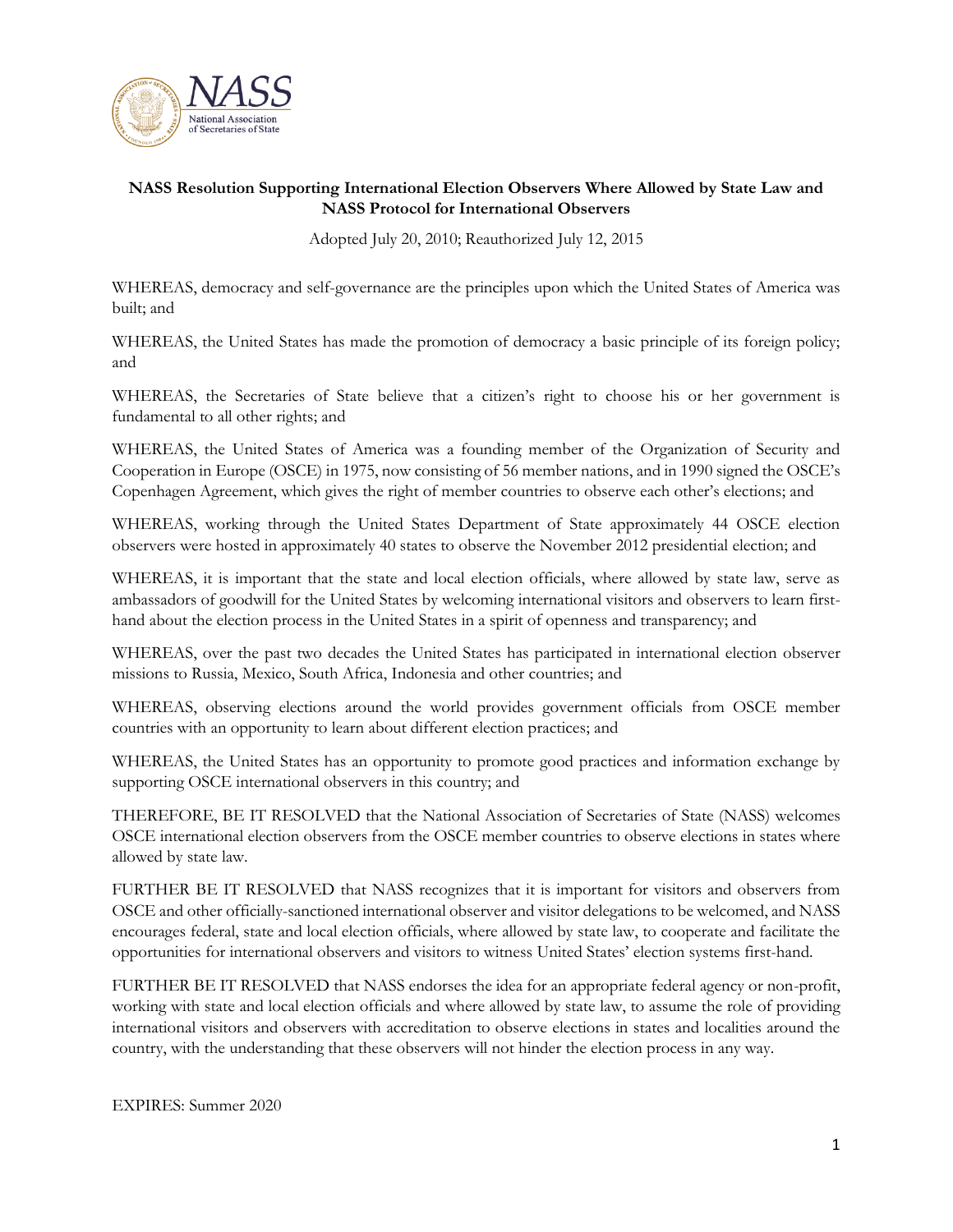

## **PROTOCOL FOR INTERNATIONAL ELECTION OBSERVERS**

Approved on July 24, 2005 Reaffirmed on July 20, 2010; Reauthorized on July 12, 2015

The National Association of Secretaries of State (NASS) formally adopted a Resolution on February 6, 2005, by a majority vote of the membership at the Business Meeting of the 2005 Winter Conference; that Resolution said, in part, that "it is recommended that NASS should develop a protocol for receiving and assisting international visitors and observers." The Resolution was intended to facilitate visits from Organization for Security and Cooperation in Europe (OSCE) members to the United States to observe this country's elections processes.

NASS endorses and supports the following protocol for international elections observers in the United States, where allowed by federal and state law.

### **CONTACT AGENCY**

It is recommended that the United States Election Assistance Commission (EAC), in cooperation with the OSCE Office of the United States Department of State, serve as the initial contact point for OSCE international election observers and that it will assist in coordinating the observers' visits with the states, where allowed by state law. The OSCE should submit a timely letter of interest to the United States Department of State, which would then share this letter of interest with the EAC, at least 60 days prior to Election Day. The EAC will then direct the letter of interest to the appropriate state jurisdiction.

The EAC will serve as an information contact between state and local election officials and the OSCE observers who request observation assistance. The United States Department of State will seek advice of the EAC pertaining to state and local jurisdictions and their state laws to allow access for OSCE observers.

#### **ACCREDITATION**

It will be necessary for all OSCE observers to be accredited or approved by the appropriate state and local election authorities. This accreditation or approval process must be completed far enough in advance of the election to avoid placing undue burdens on state and local election officials.

#### **CODE OF CONDUCT**

All OSCE international election observation must be carried out fully in accordance with the appropriate federal, state and local laws. OSCE election observers will be required to observe the established OSCE code of conduct throughout their visits. This includes and is not limited to: practicing strict impartiality, displaying identification at all times, monitoring in an unobtrusive manner, refraining from personal commentary; and complying with all federal, state and local laws and regulations.

All OSCE observers will be expected to participate in applicable orientations under the auspices and facilitation of the United States Department of State or its designee before observing elections to ensure that they fully understand the proper role of an observer and federal, state and local election laws and procedures. Observers will refrain from any interference with the elections process and they will not inhibit in any way the free access of the voters to polling places. Upon the completion of their observations, the OSCE observation mission will be asked to share their observations in a written report with the state's contact authority at least 24 hours before it is released to the public.